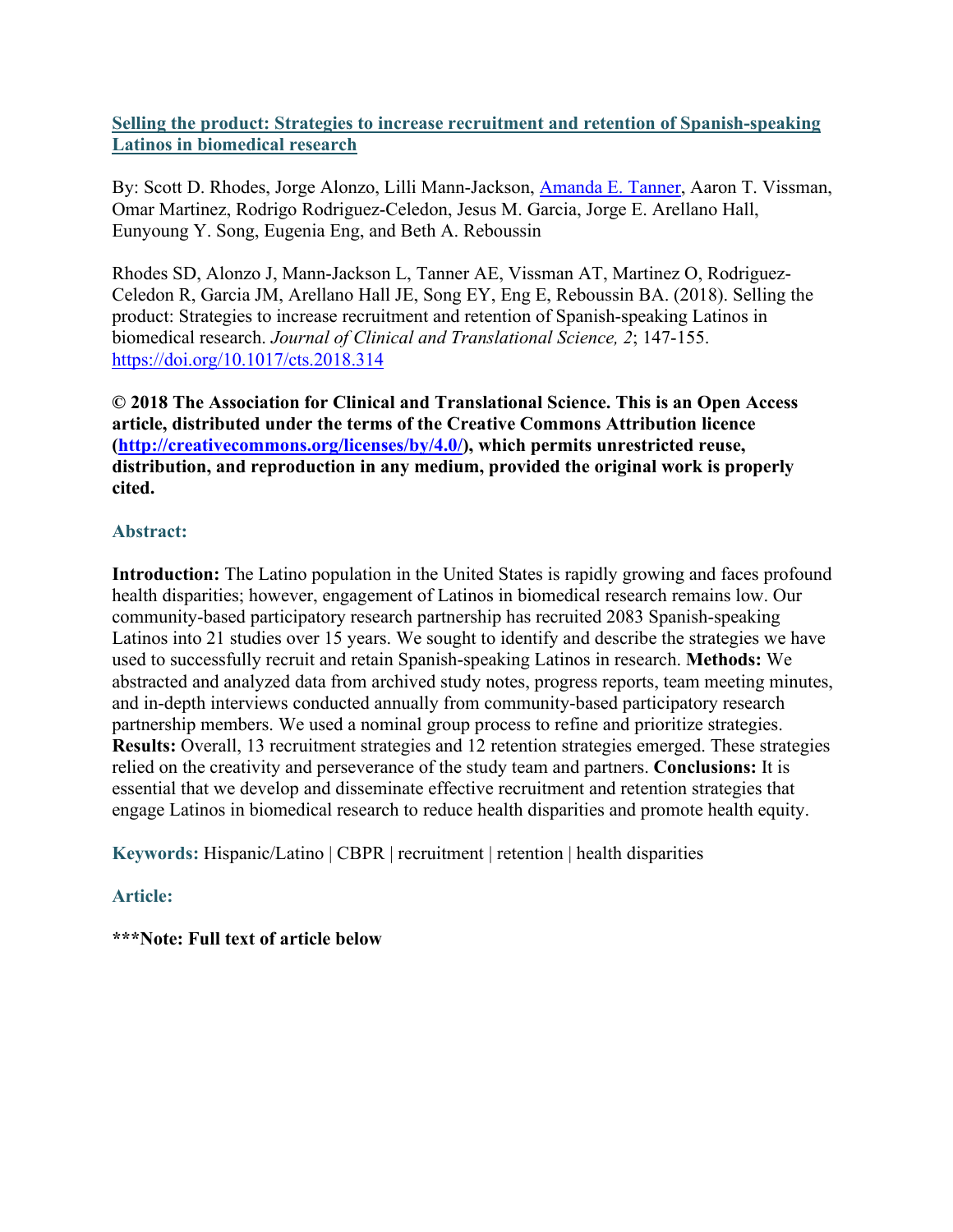# Journal of Clinical and Translational Science

**CIATION FOR** AND TRANSLATIONAL SCIENCE

## IMPLEMENTATION, POLICY AND COMMUNITY ENGAGEMENT RESEARCH ARTICLE

# Selling the product: Strategies to increase recruitment and retention of Spanish-speaking Latinos in biomedical research

Scott D. Rhodes<sup>1,2,3\*</sup>, Jorge Alonzo<sup>1</sup>, Lilli Mann-Jackson<sup>1,2</sup>, Amanda E. Tanner<sup>4</sup>, Aaron T. Vissman<sup>5</sup>, Omar Martinez<sup>6</sup>, Rodrigo Rodriguez-Celedon<sup>1</sup>, Jesus M. Garcia<sup>1</sup>, Jorge E. Arellano Hall<sup>1</sup>, Eunyoung Y. Song<sup>1</sup>, Eugenia Eng<sup>7</sup> and Beth A. Reboussin<sup>8</sup>

 $<sup>1</sup>$  Department of Social Sciences and Health Policy, Wake Forest School of Medicine, Winston-Salem, NC, USA</sup>

<sup>2</sup> Wake Forest Clinical and Translational Science Institute, Program in Community Engagement, Winston-Salem, NC, USA

<sup>3</sup> Section on Infectious Diseases, Wake Forest School of Medicine, Winston-Salem, NC, USA

- <sup>4</sup> Department of Public Health Education, University of North Carolina Greensboro, Greensboro, NC, USA
- <sup>5</sup> Center for Health and Human Services Research, Talbert House, Inc, Cincinnati, OH, USA

<sup>6</sup> School of Social Work, Temple University, Philadelphia, PA, USA

<sup>7</sup> Department of Health Behavior, University of North Carolina Chapel Hill, Chapel Hill, NC, USA

 $8$  Department of Biostatistical Sciences, Wake Forest School of Medicine, Winston-Salem, NC, USA

Journal of Clinical and Translational Science (2018), 2, pp. 147–155 doi:[10.1017/cts.2018.314](https://doi.org/10.1017/cts.2018.314)

Introduction. The Latino population in the United States is rapidly growing and faces profound health disparities; however, engagement of Latinos in biomedical research remains low. Our community-based participatory research partnership has recruited 2083 Spanish-speaking Latinos into 21 studies over 15 years. We sought to identify and describe the strategies we have used to successfully recruit and retain Spanish-speaking Latinos in research.

Methods. We abstracted and analyzed data from archived study notes, progress reports, team meeting minutes, and in-depth interviews conducted annually from community-based participatory research partnership members. We used a nominal group process to refine and prioritize strategies.

Results. Overall, 13 recruitment strategies and 12 retention strategies emerged. These strategies relied on the creativity and perseverance of the study team and partners.

Conclusions. It is essential that we develop and disseminate effective recruitment and retention strategies that engage Latinos in biomedical research to reduce health disparities and promote health equity.

Received 29 December 2017; Revised 30 April 2018; Accepted 31 May 2018

Key words: Hispanic/Latino, CBPR, recruitment, retention, health disparities.

#### Introduction

Hispanics/Latinos (referred to as Latino hereafter) constitute the largest ethnic minority in the United States, representing 18% of the nation's total population or about 58 million people as of 2016 [[1](#page-8-0)]. However, like some minority groups in the United States, including

\* Address for correspondence: S. D. Rhodes, PhD, MPH, Department of Social Sciences and Health Policy, Wake Forest School of Medicine, Medical Center Boulevard, Winston-Salem, NC 27157-1063, USA.

(Email: [srhodes@wakehealth.edu](mailto:srhodes@wakehealth.edu))

African Americans, Latinos experience numerous health disparities when compared with non-Latino whites. For example, compared with non-Latino whites, Latinos have higher incidence and prevalence of and/or higher mortality from obesity, cardiovascular disease, cancer, diabetes, human immunodeficiency virus (HIV) infection, sexually transmitted infections, chronic liver disease and cirrhosis, and hypertension and hypertensive renal disease. They also have decreased access to healthcare resources compared to non-Latino whites [\[2](#page-8-0)-[5](#page-8-0)]. The National Institutes of Health requires the representation of minority racial/ethnic populations in sponsored human subject research to determine whether the intervention or therapy being studied affects members of minority populations and their subpopulations differently in order to reduce and not perpetuate health disparities [[6](#page-8-0)]. Yet, to date, Latinos remain significantly underrepresented as participants in biomedical research [[5\]](#page-8-0).

© The Association for Clinical and Translational Science 2018. This is an Open Access article, distributed under the terms of the Creative Commons Attribution licence (http://creativecommons.org/licenses/by/4.0/), which permits unrestricted reuse, distribution, and reproduction in any medium, provided the original work is properly cited.

[https://www.cambridge.org/core/terms.](https://www.cambridge.org/core/terms) <https://doi.org/10.1017/cts.2018.314> Downloaded from [https://www.cambridge.org/core.](https://www.cambridge.org/core) University of North Carolina Greensboro, on 17 Feb 2020 at 19:59:25, subject to the Cambridge Core terms of use, available at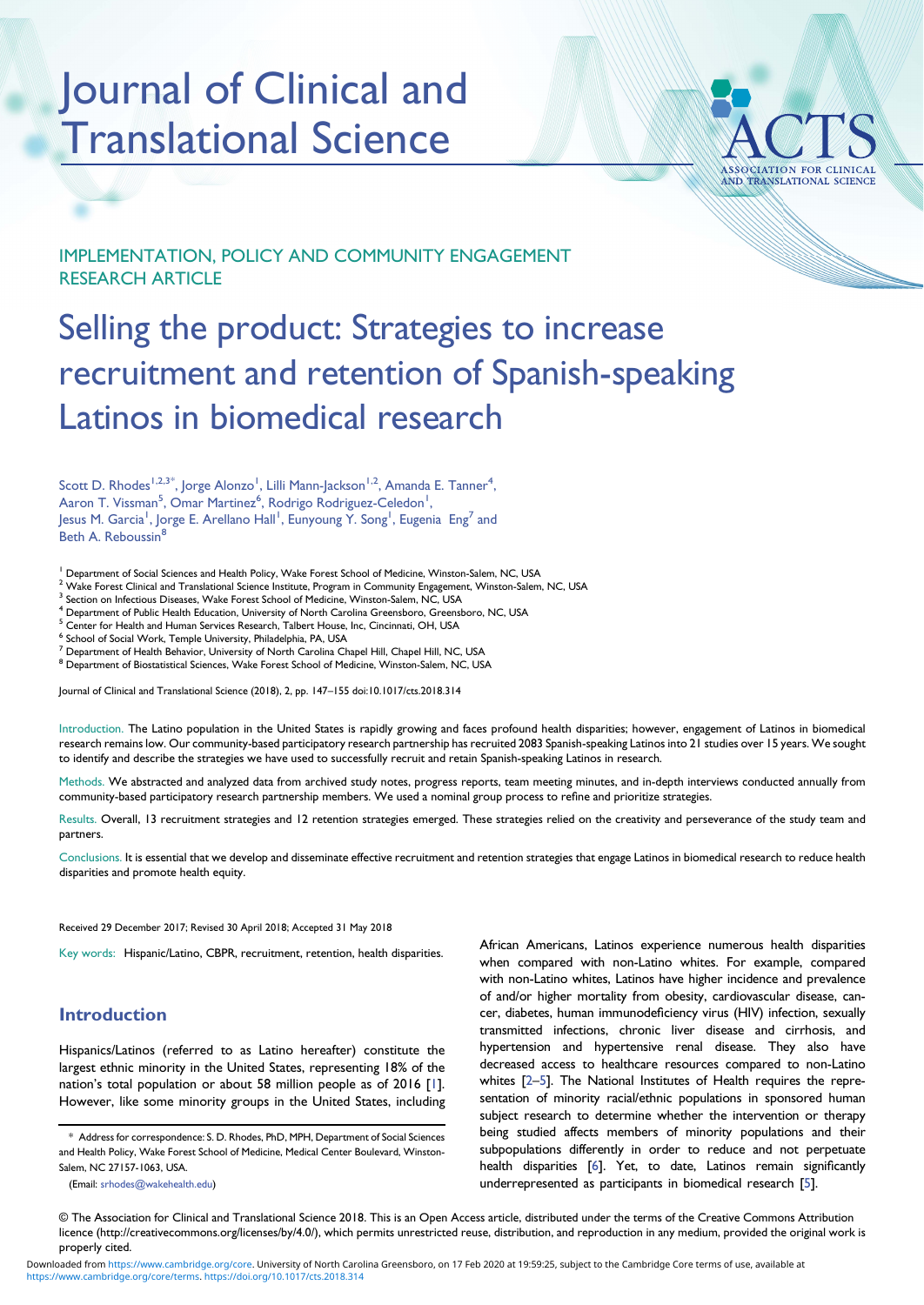Although adequate representation of Latinos has been expected within large clinical trials on, their numbers have been disappointingly small. For example, the small percentages of Latinos in the Antihypertensive and Lipid-Lowering Treatment to Prevent Heart Attack Trial (ALL-HAT) [\[7\]](#page-8-0), Systolic Pressure Intervention Trial (SPRINT) [\[8\]](#page-8-0), and Action to Control Cardiovascular Risk in Diabetes (ACCORD) [[9](#page-8-0)] have prevented a complete understanding of disease progression and treatment among Latinos and subgroups. Thus, there is a profound need to improve Latino engagement in research to ensure that research improves rather than perpetuates health disparities [\[10](#page-8-0)].

There are multiple factors that contribute to the underrepresentation of Latinos in biomedical research; among them are mistrust or concerns about being treated as "guinea pigs"; misconceptions about eligibility; fears of detention and deportation for those who lack proper immigration documentation; assumed connections between researchers and immigration officials among those who may be undocumented; stigma and discrimination related to being Latino, an immigrant, and/or a sexual and/or gender minority; concerns about confidentiality and privacy; and language barriers including limited bilingual and bicultural research staff and study materials  $[11-13]$  $[11-13]$  $[11-13]$  $[11-13]$  $[11-13]$ .

Over the past 15 years, our community-based participatory (CBPR) research partnership in North Carolina has been developing and implementing strategies to overcome these barriers to engage Spanishspeaking Latinos in cross-sectional observational and longitudinal studies designed to explore and improve the health of this growing and vulnerable population. Given our successes, we sought to identify and describe the strategies we have used to recruit and retain Spanishspeaking Latinos, including subpopulations such as Latino men who have sex with men (MSM) and Latina transgender women who are often considered difficult for researchers to reach.

#### **Methods**

Our partnership uses CBPR, which is based on the underlying principle that "outside" researchers, such as academic and government scientists, have limited understanding of the lived experiences of community members and cannot fully appreciate how social, cultural, political, and economic contexts affect members within a specific community. They may lack insights on what communities expect and how communities "get things done." Thus, CBPR brings together diverse partners to engage in ongoing multidirectional dialog to improve each phase of the research process, including the identification of research needs and priorities; hypothesis generation; study design formulation; participant engagement; data collection, analysis, and interpretation; and dis-semination of findings [[14](#page-8-0)–[16\]](#page-8-0). Long-term partnerships between Latino community members; representatives from community organizations, such as health departments, recreational Latino soccer leagues, and lesbian, gay, bisexual, and transgender (LGBT)-serving organizations; Latino and non-Latino business leaders and employees; and scientists from academic and government institutions have been critical to developing successful recruitment and retention strategies in our studies.

To date, our CBPR partnership has successfully recruited a total of 2083 Spanish-speaking Latino men and Latina women, including transgender women, to participate in 21 completed research studies. In each study, we met planned recruitment and retention benchmarks. [Table 1](#page-3-0) highlights each study, the number of participants enrolled, select demographics, the recruitment rate, and the follow-up period and retention rate, as applicable. Recruitment rates across observational studies ranged from 83% to 100%. Recruitment rates across longitudinal studies ranged from 90% to 100%.

Retention rates varied by study and follow-up period. For example, the evaluation study of the HoMBReS-2 intervention retained 98% of Latino men (n = 142) at 3-month follow-up [\[17](#page-8-0)]. The evaluation study

[https://www.cambridge.org/core/terms.](https://www.cambridge.org/core/terms) <https://doi.org/10.1017/cts.2018.314>

of the HOLA en Grupos intervention retained 100% of Latino MSM and Latina transgender women participants ( $n = 304$ ) at 6-month follow-up [[18\]](#page-8-0). The evaluation study of the HOLA intervention retained 95% of Latino MSM and Latina transgender women participants  $(n = 189)$  at 12-month follow-up  $[19, 20]$  $[19, 20]$  $[19, 20]$  $[19, 20]$ .

To identify successful strategies for recruitment and retention, an ad hoc subcommittee of the CBPR partnership abstracted and analyzed data from archived study notes, progress reports, team meeting minutes, and in-depth interview data collected annually from CBPR partnership members [\[21](#page-8-0)]. The subcommittee then grouped identified strategies into recruitment or retention strategies and combined strategies as appropriate. They developed a list of preliminary strategies and conducted an adapted nominal group process, a structured variation of a small-group discussion to reach consensus [[22\]](#page-8-0), with the entire partnership to refine, prioritize, and interpret recruitment and retention strategies.

#### **Results**

A total, 13 recruitment strategies and 12 retention strategies emerged [\(Tables 2](#page-5-0) and [3](#page-5-0)).

#### Recruitment Strategies

1. Recruiters were members of the study community and highlighted their similarities to potential participants. Community members who were similar to the study community based on numerous characteristics and identities, including age, culture, language, gender identity, and sexual orientation, recruited participants. Similarities between recruiters and potential participants helped recruiters connect with potential participants; however, recruiters who reflected the population being recruited only in terms of race/ethnicity were not as successful as recruiters who also shared other characteristics and identities with the target community. For example, Latino gay men were more successful than well-intentioned and well-trained Latino heterosexual men in recruiting Latino MSM. Furthermore, having similar immigration experiences or being able to relate to immigration experiences also facilitated mutual understanding of concerns and priorities that could build connectedness between recruiters and participants and reduce recruitment barriers.

Identifying recruiters was not easy. They often were identified by word-of-mouth. In many cases, recruiters worked in factories or community organizations and did not have a biomedical or research background prior to becoming a recruiter. They did not have high educational attainment, but they cared about and were connected to the community, were passionate about the research topic, and were interested in learning about research.

2. Community connections were nurtured to build trust. Recruiters, other study team members, including the principal investigator (PI), and other members of the CBPR partnership established a presence in the community before attempting to recruit participants. They met with community organizations that offered services to Latinos to introduce themselves. They did not assume that representatives at community organizations were as interested in the research as they were; rather, they asked questions about the experiences of and challenges faced by organizations in serving Latino populations. They prioritized what the organization representatives prioritized, described the study in ways that would resonate with these representatives, discussed ways to work together, and brainstormed strategies to recruit participants.

Recruiters, other study team members, and other members of the CBPR partnership also supported the work of these organizations and agencies by facilitating trainings, such as conducting resume writing trainings for clients and volunteering in organization-sponsored events Downloaded from [https://www.cambridge.org/core.](https://www.cambridge.org/core) University of North Carolina Greensboro, on 17 Feb 2020 at 19:59:25, subject to the Cambridge Core terms of use, available at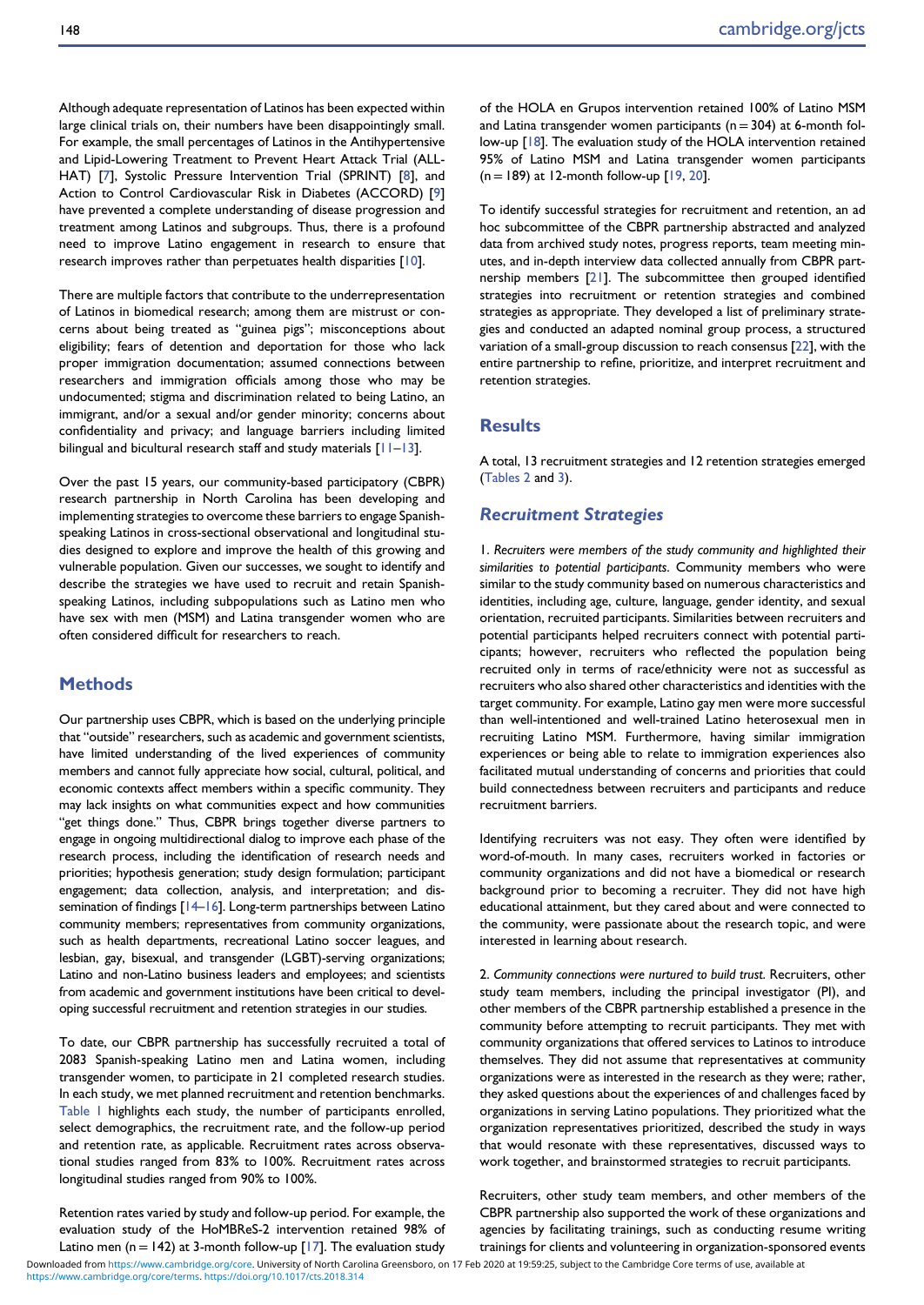<span id="page-3-0"></span>Table 1. Details of Latino men and Latina women and transgender women involvement by project

| Study title                                                                                                                              | Study number/<br>funder                                      | Study type                                                                                                  | Sampling            | Number of<br>enrolled<br>Latino/a | participants Select demographics                                                                                                                                                                                                                                     | Recruitment<br>rate* | Follow-up<br>period | Retention<br>rate   |
|------------------------------------------------------------------------------------------------------------------------------------------|--------------------------------------------------------------|-------------------------------------------------------------------------------------------------------------|---------------------|-----------------------------------|----------------------------------------------------------------------------------------------------------------------------------------------------------------------------------------------------------------------------------------------------------------------|----------------------|---------------------|---------------------|
| HIV prevention among<br>Latino MSM: evaluation of<br>a locally developed<br>intervention; The HOLA<br>en Grupos intervention<br>$[18]$   | U01PS001570/<br>CDC                                          | Group-level with<br>intervention and<br>comparison arms                                                     | Longitudinal        | 304<br>(100% of<br>sample)        | MSM (94%) and transgender<br>women $(6\%)$ ; mean age = 30;<br>62% from Mexico; 45%<br>reported educational<br>attainment < high school                                                                                                                              | 93%                  | 6 months            | $100\%$             |
| Evaluating a social media<br>intervention to increase<br>HIV testing; the CyBER<br>intervention $\sqrt{34}$                              | R01MH092932                                                  | Social media<br>intervention                                                                                | Cross-<br>sectional | 69<br>(5% of<br>sample)           | MSM (100%); mean age = 39,<br>range: 18-60                                                                                                                                                                                                                           | UK                   | <b>NA</b>           | NA                  |
| The impact of immigration<br>enforcement by local<br>officials on access to care<br>among Latinos [35]                                   | Robert Wood<br>Johnson<br>Foundation                         | Focus groups and<br>in-depth interviews                                                                     | Cross-<br>sectional | 83<br>(100% of<br>sample)         | Men (36%) and women (64%);<br>mean age $= 37$ , range: 19–86;<br>60% from Mexico; 65%<br>reported educational<br>attainment of $\leq$ high school                                                                                                                    | 98%                  | <b>NA</b>           | NA                  |
| Partnership approach to<br>reducing HIV disparities<br>among Latino men; The<br>HoMBReS Por un Cambio<br>intervention [20]               | R24MD002774                                                  | Lay health advisor Longitudinal<br>intervention using<br>intervention and<br>delayed-intervention<br>design |                     | 258<br>(100% of<br>sample)        | Heterosexually active men<br>(95%) and MSM (5%);<br>recreational soccer-team<br>members; mean age $= 27$ ,<br>range: 18-54; 76% from<br>Mexico; 77% reported<br>educational attainment of<br>< high school                                                           | 99%                  | 12 months           | 82%                 |
| Partnership approach to<br>reducing HIV disparities<br>among Latino men; The<br>HoMBReS Por un Cambio<br>intervention $\lceil 36 \rceil$ |                                                              | R24MD002774 Individual in-depth<br>interviews                                                               | Cross-<br>sectional | 5<br>(42% of<br>sample)           | Heterosexually active men who<br>reported paying for sex from<br>women or transgender<br>women $(n = 4)$ ; Transgender<br>woman who reported<br>exchanging sex for money<br>$(n = 1)$ ; men mean age = 36;<br>transgender woman mean<br>$age = 28$ ; all from Mexico | 83%                  | <b>NA</b>           | <b>NA</b>           |
| Partnership approach to<br>reducing HIV disparities<br>among Latino men; The<br>HoMBReS Por un Cambio<br>intervention $\sqrt{37}$        |                                                              | R24MD002774 Individual in-depth<br>interviews                                                               | Cross-<br>sectional | 25<br>(100% of<br>sample)         | Women; mean age = 33, range: 100%<br>21-47; 84% reported<br>educational attainment < high<br>school; 84% unemployed                                                                                                                                                  |                      | <b>NA</b>           | NA                  |
| Using CBPR to reduce HIV R01MH087339<br>risk among immigrant<br>Latino MSM: Photovoice<br>with Latina transgender<br>women $[26]$        |                                                              | Photovoice                                                                                                  |                     | sample)                           | Longitudinal 9 (100% of Transgender women (100%);<br>mean age $= 30$ , range: $22 - 45$ ;<br>100% from Mexico                                                                                                                                                        | 90%                  | 6 months 100%       |                     |
| Using CBPR to reduce HIV R01MH087339<br>risk among immigrant<br>Latino MSM; the HOLA<br>intervention $[19, 38]$                          |                                                              | Lay health advisor Longitudinal<br>intervention with<br>intervention and<br>delayed-<br>intervention arms   |                     | 189<br>(100% of<br>sample)        | MSM (82%) and transgender<br>women (18%); mean $age = 30$ ,<br>range: 18-30; 75% from<br>Mexico                                                                                                                                                                      | 94%                  | 12 months           | 95% at<br>12 months |
| <b>Exploring HIV prevention</b><br>among African American,<br>Latino, and White MSM<br>$\sqrt{25}$                                       | NC Depart-<br>ment of Health<br>and Human<br><b>Services</b> | Focus groups                                                                                                | Cross-<br>sectional | 33<br>(38% of<br>sample)          | MSM and transgender women;<br>mean age = $27$ , range: $18 - 60$ ;<br>61% from Mexico                                                                                                                                                                                | 97%                  | <b>NA</b>           | NA                  |
| HIV among rural Latino<br>MSM in the Southeast:<br>Qualitative phase [39]                                                                | R21HD049282                                                  | Individual in-depth<br>interviews                                                                           | Longitudinal        | 21<br>(100% of<br>sample)         | MSM (90%) and transgender<br>women (10%); mean age = $31$ ,<br>range: 18-48; 86% from<br>Mexico                                                                                                                                                                      | 100%                 | 2 weeks             | 100%                |
| HIV among rural Latino<br>MSM in the Southeast:<br>Respondent-driven<br>sampling (RDS) phase<br>$[40]$                                   |                                                              | R21HD049282 Respondent-driven<br>sampling                                                                   | Cross-<br>sectional | 190<br>(100% of<br>sample)        | MSM (84%) and transgender<br>women (16%); mean<br>age = 25.5, range: 18–48; 79%<br>from Mexico                                                                                                                                                                       | 100%                 | <b>NA</b>           | NA                  |

Downloaded from https://www.cambridge.org/core. University of North Carolina Greensboro, on 17 Feb 2020 at 19:59:25, subject to the Cambridge Core terms of use, available at<br>[https://www.cambridge.org/core/terms.](https://www.cambridge.org/core/terms) https://do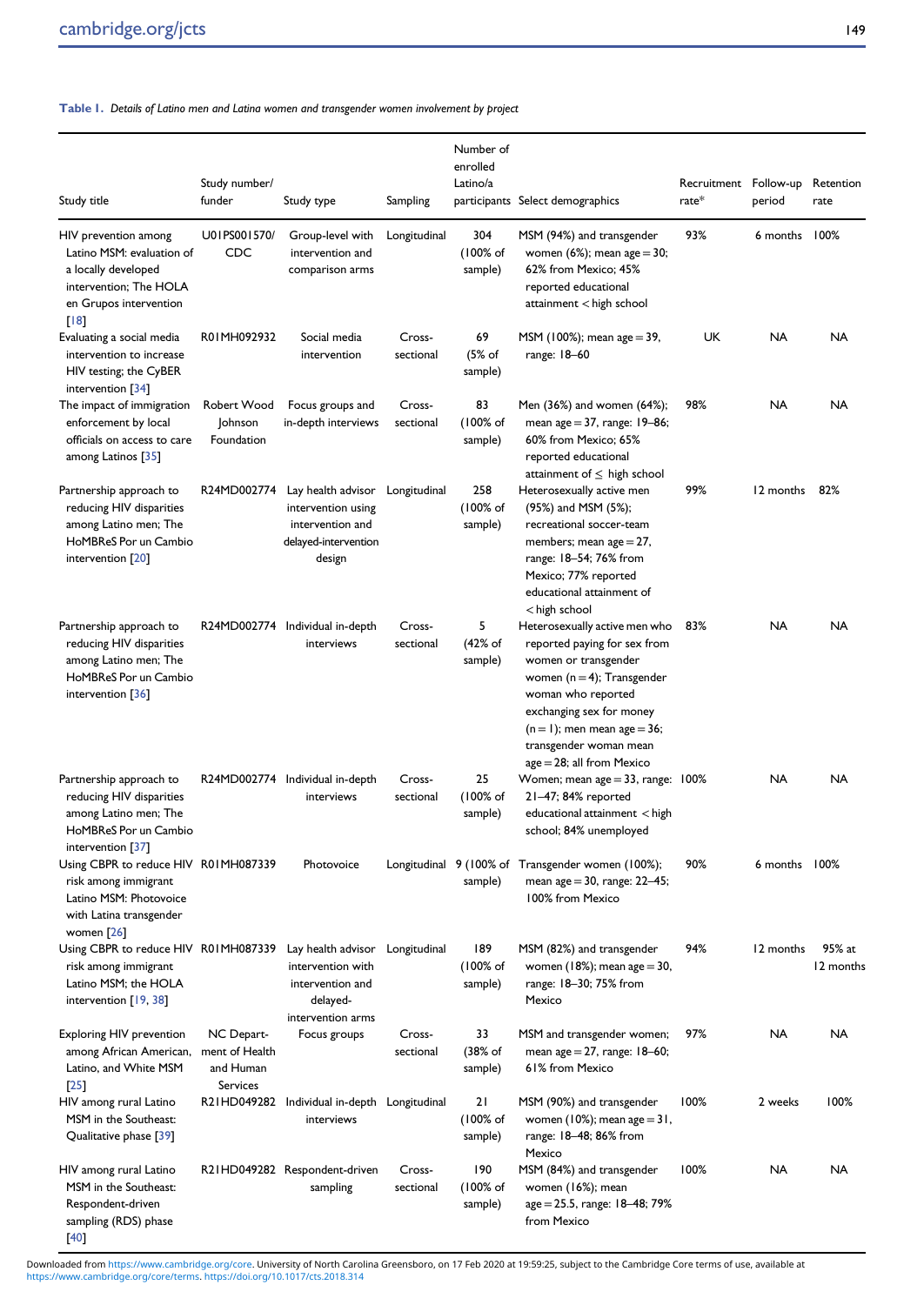#### Table 1. Continued

| Study title                                                                                                                                                  | Study number/<br>funder                                                | Study type                                                                                                               | Sampling            | Number of<br>enrolled<br>Latino/a     | participants Select demographics                                                                                                                                                                                                            | Recruitment<br>$rate*$ | Follow-up<br>period | Retention<br>rate |
|--------------------------------------------------------------------------------------------------------------------------------------------------------------|------------------------------------------------------------------------|--------------------------------------------------------------------------------------------------------------------------|---------------------|---------------------------------------|---------------------------------------------------------------------------------------------------------------------------------------------------------------------------------------------------------------------------------------------|------------------------|---------------------|-------------------|
| Trabajando Juntos: working R21MH079827<br>for health disparity<br>reduction among Latinos;<br>the HoMBReS-2                                                  |                                                                        | Small-group with<br>intervention and<br>comparison arms                                                                  | Longitudinal        | 142<br>(100% of<br>sample)            | Spanish-speaking,<br>heterosexually active men                                                                                                                                                                                              | 99%                    | 3 months            | 98%               |
| intervention $\lceil \cdot \rceil$<br>Trust and mistrust of<br>evidence-based medicine<br>among Latinos with HIV:<br>elicitation interview phase<br> 4       | 107201-44-<br>RGAT, amfAR:<br>The Founda-<br>tion for AIDS<br>Research | Individual in-depth<br>interviews                                                                                        | Cross-<br>sectional | 25 (100%)<br>of sample)               | HIV-positive and negative men<br>and women; mean $age = 38$ ;<br>and 80% from Mexico                                                                                                                                                        | 93%                    | <b>NA</b>           | NA                |
| Trust and mistrust of<br>evidence-based medicine<br>among Latinos with HIV:<br>quantitative phase [42]                                                       | 107201-44-<br>RGAT, amfAR:<br>The Founda-<br>tion for AIDS<br>Research | Clinic-based cross-<br>sectional sample                                                                                  | Cross-<br>sectional | 66<br>(100% of<br>sample)             | HIV-positive men and women;<br>mean $age = 38; 71%$<br>heterosexual, and 86% from<br>Mexico or Central America                                                                                                                              | 80%                    | <b>NA</b>           | NA                |
| Use of prescription drugs<br>obtained from<br>nonmedical sources for<br>STD treatment among<br>Latinos: qualitative phase<br>[43]                            | 02885-08/<br><b>CDC</b>                                                | Individual in-depth<br>interviews                                                                                        | Cross-<br>sectional | 30<br>$(100\% \text{ of }$<br>sample) | Men (56%), women (39%), and<br>transgender woman (6%);<br>mean age = $39$ , range: $23-64$ ;<br>69% from Mexico                                                                                                                             | 93%                    | <b>NA</b>           | NA                |
| Use of prescription drugs<br>obtained from<br>nonmedical sources for<br>STD treatment among<br>Latinos: Respondent-<br>driven sampling (RDS)<br>phase $[44]$ | 02885-08/<br>CDC                                                       | Respondent-driven<br>sampling                                                                                            | Cross-<br>sectional | 164<br>(100% of<br>sample)            | Men (36%) and women (64%);<br>mean age $=$ 34; 85% from<br>Mexico                                                                                                                                                                           | $100\%$                | <b>NA</b>           | NA                |
| CBPR on pesticide<br>exposure and<br>neurological outcomes<br>for Latinos $[45]$                                                                             | R01ES008739                                                            | Quantitative<br>assessment and<br>blood collection                                                                       | Cross-<br>sectional | 100<br>(100% of<br>sample)            | Men (100%); farm workers;<br>mean age = $37$ , range: $19 - 68$ ;<br>100% from Mexico; 45%<br>reported educational<br>attainment of $\leq$ 6 years                                                                                          | 92%                    | <b>NA</b>           | NA                |
| HIV and community<br>capacity among Latinos<br>$[46]$                                                                                                        | <b>Wake Forest</b><br><b>Venture Funds</b>                             | Photovoice                                                                                                               | Longitudinal 9 men  | $(100\% \text{ of }$<br>sample)       | Heterosexually active men<br>$(100\%)$ ; mean age = 24, range:<br>18-29; 100% reported<br>educational attainment of $\leq$ 8<br>years                                                                                                       | 100%                   | 3 months 100%       |                   |
| A lay health advisor<br>approach to HIV and STD<br>prevention; The<br><b>HoMBReS</b> intervention<br>[47]                                                    | TS-1023/CDC                                                            | Lay health advisor<br>intervention with<br>intervention and<br>delayed-<br>intervention arms<br>with urine<br>collection | Longitudinal        | 222<br>(100% of<br>sample)            | Men (100%); recreational<br>soccer-team members; mean<br>age = 30; 61% from Mexico;<br>53% reported educational<br>attainment of $\leq$ 8 years; all<br>self-identified as<br>heterosexual; 6 reported<br>MSM behavior in past<br>12 months | UK                     | 18 months           | 80%               |
| Sexual health among Latino<br>men in NC $[48]$                                                                                                               | Kellogg<br>Foundation                                                  | Focus groups                                                                                                             | Cross-<br>sectional | 70<br>$(100\% \text{ of }$<br>sample) | Men (100%); mean $age = 29$ ,<br>range: 18-51                                                                                                                                                                                               | 100%                   | <b>NA</b>           | NA                |
| HIV and community<br>capacity among Latinos<br>$[49]$                                                                                                        | <b>Wake Forest</b><br>Venture Funds                                    | Focus groups                                                                                                             | Cross-<br>sectional | 74<br>(100% of<br>sample)             | Men (100%); mean $age = 22$ ,<br>range: 18-37; 75% from<br>Mexico                                                                                                                                                                           | 100%                   | NA                  | NA                |

\* Among those screened eligible.

AIDS, acquired immune deficiency syndrome; CBPR, community-based participatory research; CDC, Centers for Disease Control and Prevention; HIV, human immunodeficiency virus; MSM, men who have sex with men; NA, not applicable (e.g., as in not a longitudinal study); NC, North Carolina; STD, sexually transmitted disease; UK, unknown because denominator was unknown (e.g., as in a web-based study).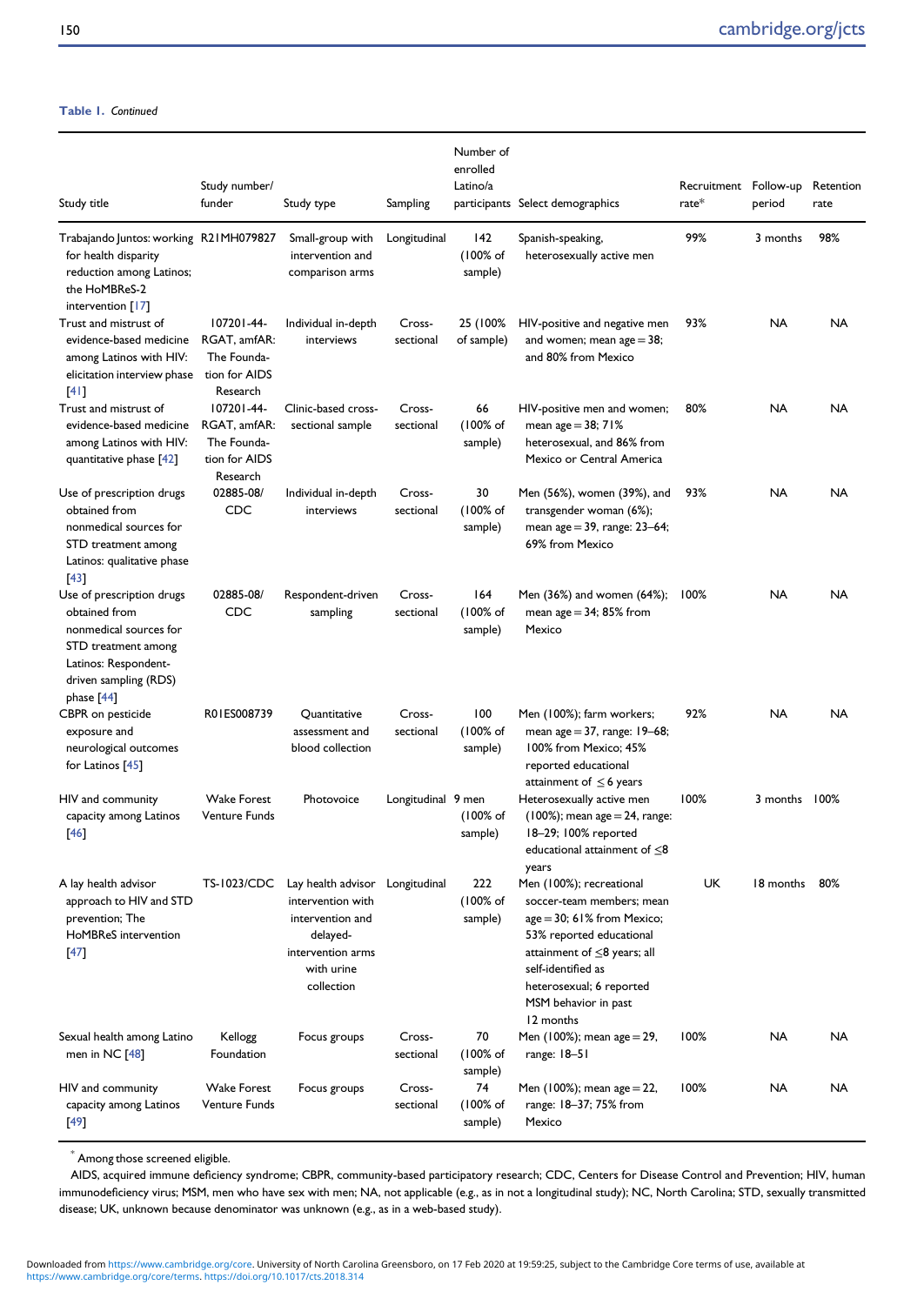<span id="page-5-0"></span>Table 2. Strategies to increase recruitment of Latino men and Latina women and transgender women in research

- 1. Recruiters were members of the study community and highlighted their similarities to potential participants
- 2. Community connections were nurtured to build trust
- 3. Materials that demonstrated university and organization affiliations legitimized studies
- 4. Social networks and social media were harnessed
- 5. Study uniqueness was emphasized
- 6. Potential participants were not pressured to enroll
- 7. "Good will" and a sense of commitment to community were tapped into
- 8. Recruitment materials were concise, tailored, and engaging
- 9. Teasers and samples of incentives were provided
- 10. Adapting to potential participants' changing schedules and offering assistance to overcome challenges were critical
- 11. Cash compensation was provided for participation
- 12. Participants were identified, enrolled, and consented in the field at times of day and in locations that were convenient for them
- 13. Flexible, persistent, and simultaneous use of multiple strategies was critical

Table 3. Strategies to increase retention of Latino men and Latina women and transgender women in research

- 1. The most convenient day, time, and location were used for study activities
- 2. Venues in which study activities occurred were familiar and comfortable
- 3. Multiple names/nicknames used by and extensive contact information of participants were collected
- 4. The study team played "host" at study activities to make each participant feel special
- 5. Cash compensation was provided for participation
- 6. Culturally congruent snacks, candy, and meals were provided during study activities, and holidays and birthdays were celebrated when they coincided with study activities
- 7. Teasers were used to entice participants to return for subsequent study activities
- 8. Participants were thanked for their participation and reminded of subsequent study activities via their preferred social media and telephone calls
- 9. Obstacles to complete study activities were identified and overcome
- 10. "Good will" a sense of community were tapped into
- 11. Framed graduation certificates were provided to participants at the end of their participation
- 12. Flexible, persistent, and simultaneous use of multiple strategies was critical

(health fairs and fundraisers, as examples). This service illustrated their commitment to the organizations and to the community. Furthermore, to nurture and maintain established trust, our partnership has shared outcomes of studies with communities by conducting empowerment theory-based community forums. These forums bring together community members, organization representatives, and other stakeholders to learn about the progress and outcomes of a study and develop next steps. After reviewing findings, the group responds to 4 empowerment-based trigger questions that move from concrete ("What do you see in these findings?" and "In what ways do these findings make/not make sense to you?") to validate and/or refine results and interpretations to more action-oriented and next steps ("What can be done?" and "What can we do?") [\[23](#page-8-0)]. The objectives of the forums are to share study findings with community members and partners and be inclusive of community perspectives and priorities.

3. Materials that demonstrated university and organization affiliations legitimized studies. Although it is well established that study logos are critical for branding [\[24](#page-8-0)], recruiters also carried university badges and business cards and wore shirts and jackets with university and organization logos when they were in the community. Recognizable logos of trusted partners, including university partners, built trust and overcame wariness of potential participants.

4. Social networks and social media were harnessed. Potential participants were more receptive to a study if participation was recommended by someone they knew who had participated in the study previously, and word-of-mouth was particularly successful if the person recommending the study was respected within the community. Also, potential participants were identified and recruited through advertising the study via social media including Facebook. For studies that recruited MSM and transgender persons, Global Positioning System

(GPS)-based mobile applications ("apps") that some use for sexual and social networking (e.g., A4A/Radar, badoo, Grindr, Growlr, Jack'd, and SCRUFF) were also particularly successful in reaching potential participants with information and answering initial queries about the study.

5. Study uniqueness was emphasized. Recruiters stressed that the study was specifically designed and developed in Spanish for the population for which they were recruiting by professionals who shared their characteristics (e.g., Latino, gay, and/or immigrant). For example, when recruiting for the HOLA en Grupos HIV prevention intervention for Latino MSM and Latina transgender women [[18\]](#page-8-0), recruiters mentioned to potential participants that no other HIV prevention intervention like it existed for these populations.

6. Potential participants were not pressured to enroll. Although recruiters wanted to engage potential participants in dialog to motivate their interest in a study, they did not focus exclusively on the study and their recruitment numbers. Instead, they focused on the potential participant and communicated in ways and at the pace that each potential participant seemed comfortable. Recruiters were also familiar with local resources and made referrals if they became aware of participants' needs other than those addressed by the study (e.g., support related to immigration issues, mental health, or homelessness). This respectfulness and awareness of participants' competing needs and priorities further helped to build trust and readied potential participants to hear about the study and how it might help them or their communities.

7. "Good will" and a sense of commitment to community were tapped into. Recruiters raised awareness of the health issue being studied and emphasized the importance of each study. For example, recruiters explained to potential participants that their participation would help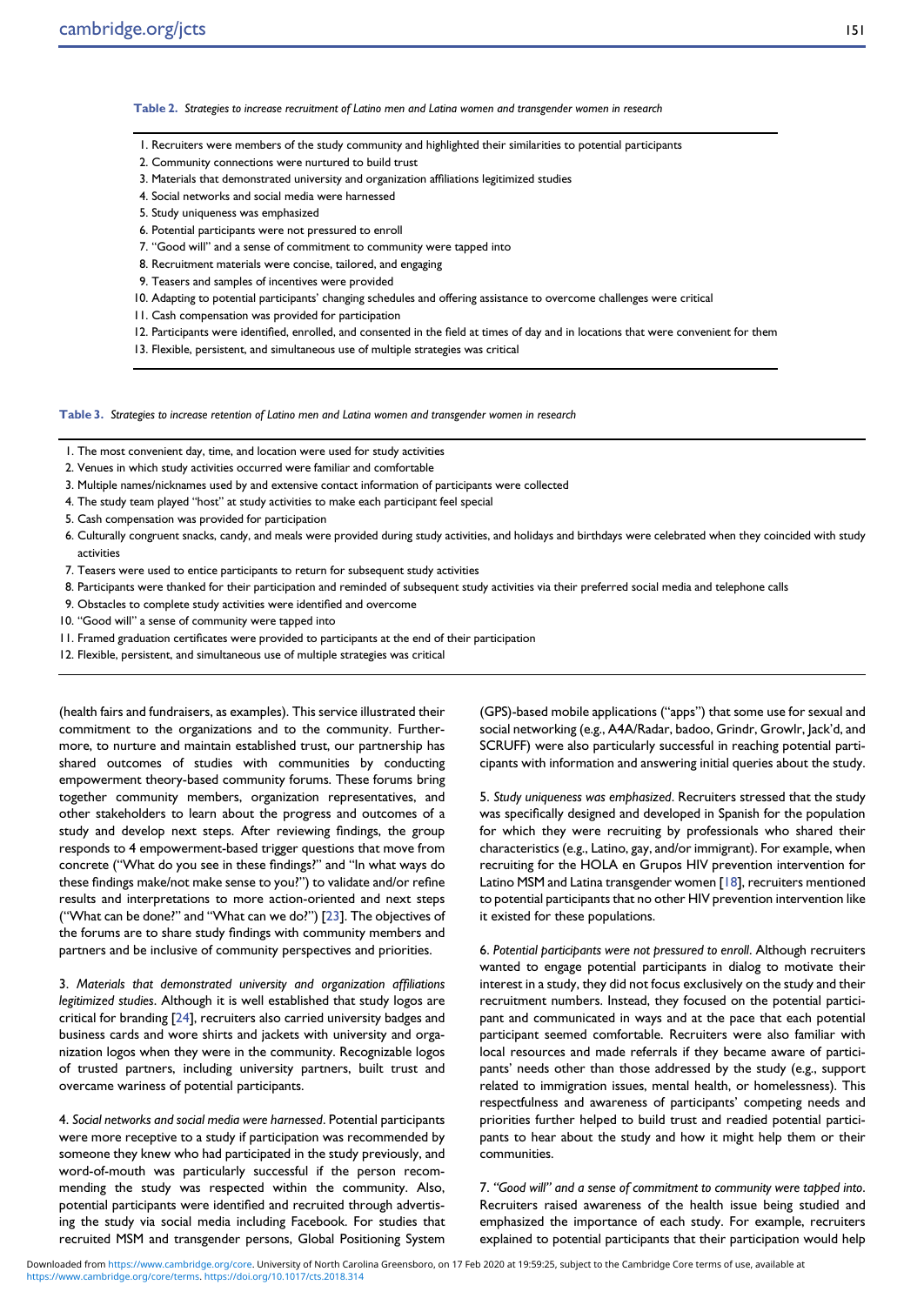their communities and they would be "game changers" and "pioneers." Recruiters shared that findings from studies could lead to further research and future programming that might benefit their communities as well as potentially helping Latino communities in other parts of the United States and in Latin America.

8. Recruitment materials were concise, tailored, and engaging. Studyspecific materials used were developed by members of the community for which they were intended for use. Materials included visually stimulating posters and brochures that very briefly described the study and featured pictures of the study team, previous participants (who provided media-use consent), and the incentives provided for participating in the study. These materials were displayed and distributed at recruitment locations, such as at soccer team meetings, soccer fields during practice and games, clubs and bars, house parties, community events (e.g., gay pride festivals and Latino cultural festivals), Latino community-oriented businesses [e.g., tiendas (grocers), hair salons, barbershops, radio stations, and restaurants], and in apartment complexes where large numbers of Latinos lived.

9. Teasers and samples of incentives were provided. Sample materials from studies were used as teasers to pique the interest of potential participants. Recruiters gave out rubber bracelets that included the study logo and telephone number and showed potential participants examples of incentives, including T-shirts and caps with the logo and a framed certificate of completion with staff and PI signatures. In addition, recruiters emphasized that participating in a study could provide the opportunity to make new friends or meet others with similar experiences to their own, if the study included a group activity (as in the case of data collection through focus groups [\[25](#page-9-0)] or photovoice [\[26](#page-9-0)] or participation in an intervention [\[18](#page-8-0)]).

10. Adapting to potential participants' changing schedules and offering assistance to overcome challenges were critical. Recruiters accommodated potential participants' changes of plans in terms of timing and location for in-person screening and/or enrollment. Recruiters were also trained to assist the potential participants overcome obstacles, such as a lack of transportation, that prevented them from screening and/or enrollment [\[27](#page-9-0)]. Transportation is a challenge in states, like NC, that do not provide driver's licenses to those who are undocumented [\[28](#page-9-0)] and at the same time have less developed public transportation infrastructures. Furthermore, recruiters did not assume a 9 AM to 5 PM work schedule. They met potential participants where and when potential participants were available, including on weekends and late night.

11. Cash compensation was provided for participation. After consenting to participate in a study, participants were reimbursed with cash for their effort, transportation costs, and time. We have learned from participant feedback that cash is a preferable because it is perceived as more immediate and does not present real or perceived challenges for use compared with other formats such as gift cards or credit cards.

12. Participants were identified, enrolled, and consented in the field at times of day and in locations that were convenient for them. Rather than asking potential participants to come to study project offices, either at community organization and university offices, to discuss participation and complete enrollment and data collection, we met with potential participants in the field and completed enrollment and data collection at the same time whenever possible. Potential participants chose a variety of places (e.g., parking lots, fast food restaurants, Latino-owned stores, soccer fields, outside of parties and clubs/bars, and in or outside their homes). Recruiters also used their own cars as quiet and convenient locations for enrollment and data collection.

13. Flexible, persistent, and simultaneous use of multiple strategies was critical. We did not assume that one strategy would work to recruit all potential participants, and our partnership met frequently throughout the entire recruitment phase of each study to brainstorm new

recruitment strategies, analyze successes and challenges of strategies, and tailor strategies to potential participant priorities. Recruiters were perseverant and creative and implemented multiple different strategies simultaneously.

#### Retention Strategies

1. The most convenient day, time, and location were used for study activities. Study activities, including data collection and intervention sessions, were scheduled on the day of the week and at the time of day that participants were available. The locations of study activities were also selected to ensure ease in accessing each location (e.g., proximity to major highways, easily recognizable landmarks, and availability and ease of parking).

The study team also collected follow-up data in a variety of settings, such as before participants met their friends at clubs, before or after soccer team practice or matches, at parties and social gatherings (including outside a baby shower that was being held for an MSM participant and his female partner), and at workplaces, as examples. It was not unusual for members of the study team to collect follow-up data from participants when participants got off shift work as late as 2:30 AM.

2. Venues in which study activities occurred were familiar and comfortable. We did not ask participants to come to our universities or to the offices of community organization partners for study activities. Rather, we used spaces that were most familiar to or comfortable for participants. Group activities, for example, were held in hotel conference rooms or in private rooms in Latino-owned restaurants, which offered privacy, a sense of security, and a feeling of community, and where we knew the staff were friendly to sexual and gender identity minorities, when relevant.

3. Multiple names/nicknames used by an extensive contact information of participants were collected. Many participants in our studies use multiple names, nicknames, or aliases. To keep track of all participants, we created excel sheets or REDCap electronic data capture tools for each study with all names or aliases used by participants and various ways to contact them, including names and aliases used on social media, such as Facebook and GPS-based mobile apps, and the contact information of close friends and family members who could help locate the participants in the future. Social media, particularly Facebook, was effective for staying in touch with participants, especially gay, bisexual, and other MSM and transgender women participants [[18\]](#page-8-0).

4. The study team played "host" at study activities to make each participant feel special. Participants were made to feel comfortable from the moment they arrived to a study activity, whether data collection or intervention implementation. They were welcomed and thanked for taking time to participate. Often, some participants arrived earlier than others, and while waiting for a group activity to begin, the study team offered them snacks in addition to making "small talk." The study team also played music or YouTube videos of songs by popular Latino singers and videos from popular Latino TV shows while waiting for others to arrive.

The study team also paid attention to each participant during group activities. They were careful to welcome and say goodbye to each participant, use their first names, and help engage those who were not engaged in conversations with other participants. Helping participants connect with other participants and build a sense of community were also critical.

5. Cash compensation was provided for participation. Cash compensation was provided to participants for their time. Again, our study team has learned that cash is a preferable form of compensation as described within recruitment strategies above.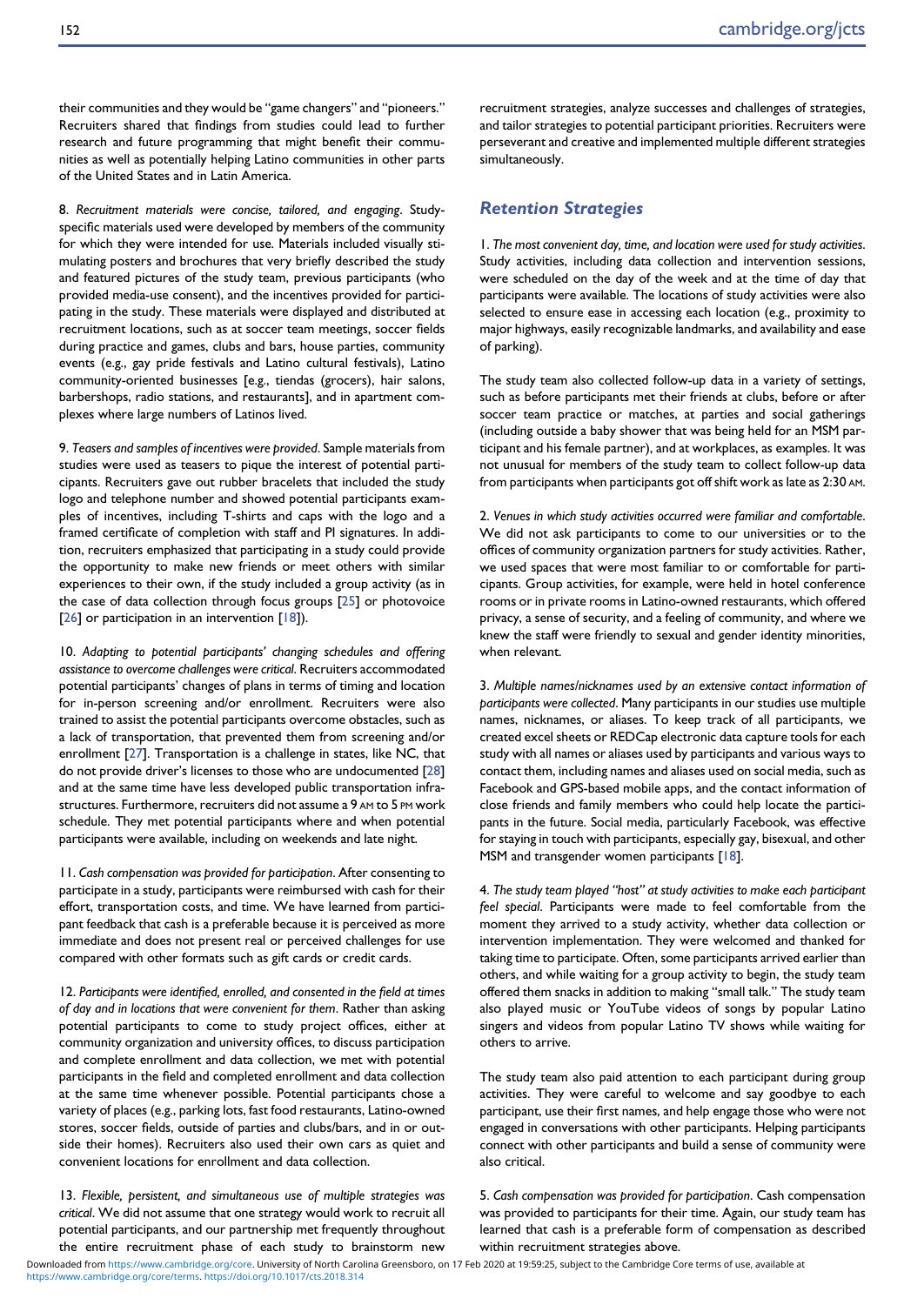6. Culturally congruent snacks, candy, and meals were provided during study activities, and holidays and birthdays were celebrated when they coincided with study activities. The study team created a friendly and celebratory atmosphere to make study activities enjoyable and participants feel special. Providing culturally congruent snacks, such as candy from Latino tiendas and restaurant-catered meals that many participants recognized from their countries of origin, helped to create a sense of connection between the study team and participants. Also, when holidays or participant or study team birthdays coincided with study activities, the study team brought decorations and food that corresponded to that particular celebration.

7. Teasers were used to entice participants to return for subsequent study activities. At the end of each study activity, and before participants departed, study staff gave a brief description of the next study activity. For example, to create interest and anticipation, intervention participants were provided brief previews of activities (e.g., DVD vignettes) that were part of the next session [\[17](#page-8-0), [18,](#page-8-0) [20](#page-8-0)]. Participants were also reminded of the incentives they would be receiving and the process was designed to be interactive. For example, if the next session included the provision of t-shirts, participants were asked not only their preferred size but also color. If the next session included the distribution of graduation certificates, participants were asked what name they wanted printed on their certificate.

8. Participants were thanked for their participation and reminded of subsequent study activities via their preferred social media and telephone calls. Participants received personalized messages of appreciation the day after a study activity and friendly and encouraging reminders for subsequent activities, as relevant. Furthermore, if the subsequent study activity included incentives, the study team confirmed choices (e.g., preferred t-shirt size and color and name for graduation certificate) between study activities to ensure contact information remained current, remind participants of upcoming activities, and increase anticipation among participations.

9. Obstacles to complete study activities were identified and overcome. A number of challenges made it difficult for participants to complete study activities. For example, many participants had multiple jobs and some employers required participants to justify absences from work. Thus, for participants who wanted written documentation of their participation in a study, we wrote letters on university letterhead that the participants presented to their employer to request to be excused from work or to change their shift in order to attend and complete study activities. The letters stated that the participant was involved in a community project but did not specify the health outcome or population that the study focused on. Employers appreciated these letters and excused absences or altered the participant's work schedule.

Some participants did not have driver's licenses or access to a car, and all lived in areas where public transportation was limited. The study team also provided or coordinated transportation to study activities as needed. The time spent during car rides was an additional opportunity for participants to bond with each other and the study team member (if driving) and further build trust. These relationships promoted retention as well.

We also found that some participants moved out of the state or out of the country before they had completed study activities (e.g., follow-up data collection). In these cases, we completed data collection over the phone and sent compensation by money transfer services such as Western Union.

10. "Good will" and a sense of commitment to community were tapped into. The study team frequently reminded participants of the important role they were playing to potentially effect change not only in their local communities but also in other Latino communities, and stressed that retention was a contributing factor to study success.

11. Framed graduation certificates were provided to participants at the end of their participation. For most participants, receiving a graduation certificate was meaningful and served as an incentive to encourage retention. Participants were informed in advance and reminded frequently that they would receive a certificate at the end of their participation in a study. Many participants in our studies were recent immigrants and had not had the opportunity to complete school or receive other recognition; the certificates were highly valued. In group study activities, the distribution of these certificates became an event with some participants bringing and wearing a cap and gown to receive their certificate at "graduation" from the study.

12. Flexible, persistent, and simultaneous use of multiple strategies was critical. As we found with recruitment, we did not assume that any one strategy would work to retain all participants. Our partnership met frequently to brainstorm retention strategies, analyze retention successes and challenges, and tailor strategies to participant priorities. Study team members were perseverant and creative and implemented multiple different retention strategies simultaneously.

#### **Discussion**

Although there is growing recognition of the need to engage Latinos, including those who are primarily Spanish-speaking, in biomedical research, the development of Spanish-language materials alone is insufficient to ensure the recruitment and retention of this growing population. The barriers to the participation of Latino participation in biomedical research are profound, and some barriers may be intensifying due to the current political context and ongoing anti-immigration sentiment at both state and federal levels [[29,](#page-9-0) [30\]](#page-9-0). However, our CBPR partnership has found that barriers are not insurmountable. Based on our successes across 21 studies, we have identified 25 strategies that we have used to recruit and retain Latinos in research.

These strategies include building and nurturing trusting relationships with community organizations and potential (for recruitment) and current participants (for retention); focusing on each potential and current participant and respecting their priorities and needs; using culturally congruent materials and strategies that resonate with potential and current participants; and conducting screening, enrollment, and as much of the study activities as possible in the field, within the community, and in locations that are familiar, safe, and comfortable. Successful recruitment and retention also relied on the creativity of study team members and partners to determine what messages and strategies resonated with community members.

While we found that the use of university and organization affiliations and logos legitimized studies, that is not always the case within some communities [[31,](#page-9-0) [32\]](#page-9-0). The affiliation of a trusted community-based, nonacademic partner organization may increase trust, at least initially, within communities where members have felt like they have been exploited by research. Study team members can also build trust by being present at community events. Cosponsoring community events such as street fairs, community festivals, church gatherings, and local forums; staffing a booth or table at events; serving on local boards; and conducting educational outreach aimed to reach community audiences are examples of strategies that can be used by study team members from universities to increase community trust. Participation in other nonresearch activities, such as volunteering with community organizations or serving on local health coalitions, by study team members further advances community trust.

Study team members also were flexible; they were ready to collect data at any time, including on weekends and late at night. They were committed to the research. All members of study teams, including recruiters, data collectors, and other study staff, understood the research questions that the study they were working on was designed

[https://www.cambridge.org/core/terms.](https://www.cambridge.org/core/terms) <https://doi.org/10.1017/cts.2018.314> Downloaded from [https://www.cambridge.org/core.](https://www.cambridge.org/core) University of North Carolina Greensboro, on 17 Feb 2020 at 19:59:25, subject to the Cambridge Core terms of use, available at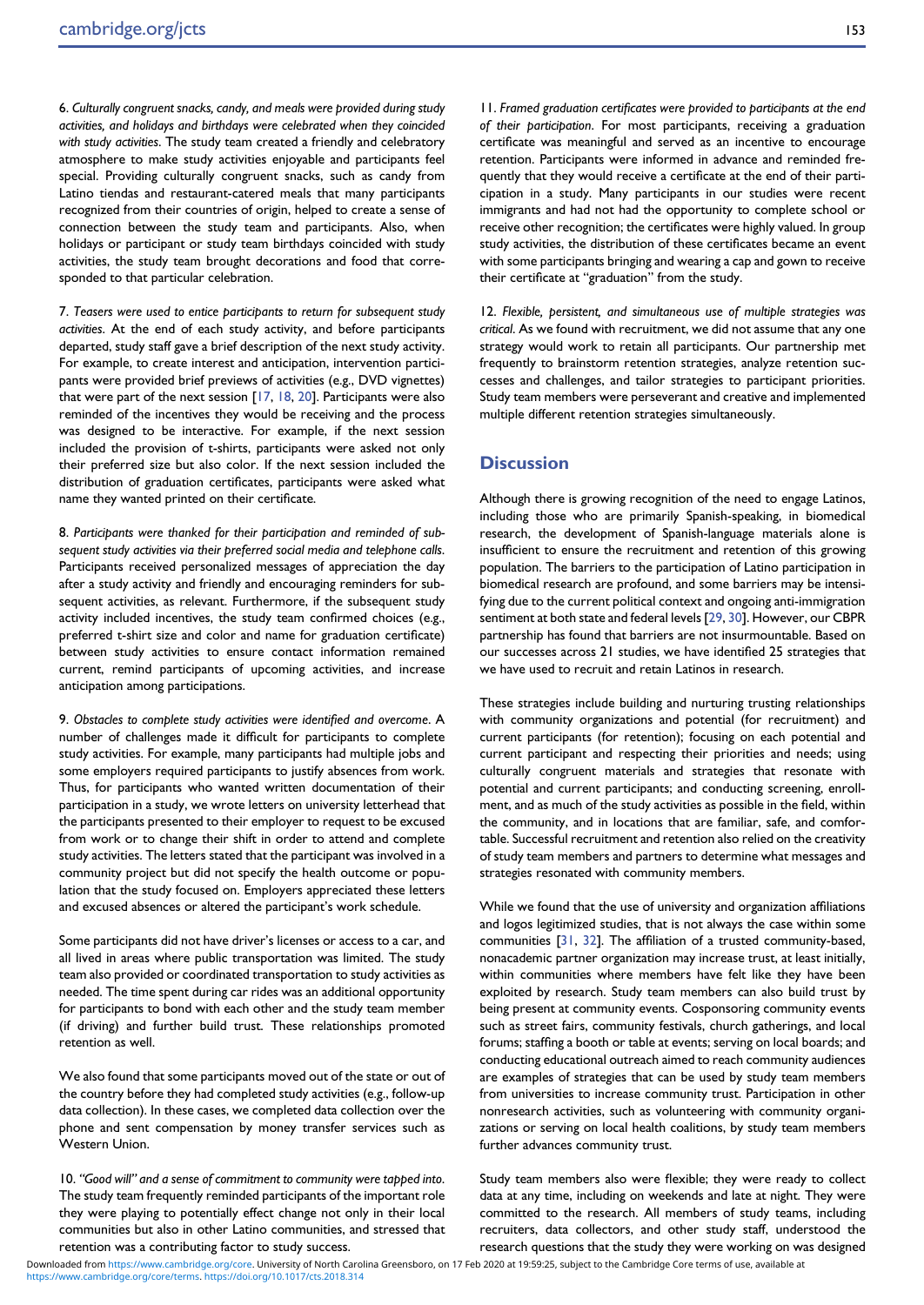<span id="page-8-0"></span>to answer, and they understood that in order to answer these questions certain numbers of participants were required. In the case of longitudinal studies, they also understood that certain numbers of participants needed to be followed over time; they understood concepts of rigor, power, sampling, and bias, and how these related to the study they were working on.

Successful recruitment and retention also relied on infrastructures that supported novel strategies. For example, dialog with our study team and the Institutional Review Board of record was required at times when we wanted to use locally developed, innovative recruitment and retention strategies, including the use of social media, such as Facebook and GPS-based mobile apps, to communicate with participants; the provision of letters to employers regarding work absences of participants; and posters and brochures that featured pictures of the study team, previous participants, and the incentives provided in the study. Our university Controller's Office also helped to establish accounting systems to track cash compensation in the field.

It is important to note that Latinos living in the United States represent a diversity of nationalities, cultures, and traditions. About three-quarters of Latinos are of Mexican, Puerto Rican, or Cuban origin. There are also sizable populations of Dominicans, Guatemalans, and Salvadorians. The health of these subpopulations differ depending on their country of origin. Increasing Latino engagement in biomedical research will generate better understandings of subpopulation differences. Moreover, there are Latinos who blend Spanish and English in their communications, and thus, recruitment and retention materials that include both Spanish and English may appeal. For example, a project in Philadelphia designed to test an HIV prevention intervention for Latino same-sex couples changed its name from "Conectando Latinos en Pareja" to "Connecting Latinos en Pareja" based on community member guidance [[33](#page-9-0)]; the blending of Spanish and English held meaning for the community being recruited and retained.

It is essential that study teams continue to develop and disseminate effective strategies that can successfully engage Latinos in biomedical research to improve our ability to reduce health disparities and promote health equity. We outlined strategies found to be successful but fundamental to our success was ongoing participation of our CBPR partnership and iterative discussion about what worked, what did not work, and what should be tried to ensure high recruitment and retention rates.

#### **Disclosures**

The authors have no conflicts of interest to declare.

#### **References**

- 1. US Census Bureau. [Internet], 2017 [cited Nov 28, 2017]. ([http://](http://www.census.gov/) [www.census.gov/\)](http://www.census.gov/)
- 2. Dominguez K, et al. Vital signs: leading causes of death, prevalence of diseases and risk factors, and use of health services among Hispanics in the United States – 2009-2013. Morbidity and Mortality Weekly Report 2015; 64: 469–478.
- 3. Cook BL, et al. Trends in racial-ethnic disparities in access to mental health care, 2004-2012. Psychiatric Services 2017; 68: 9–16.
- 4. Sudano JJ, Baker DW. Explaining US racial/ethnic disparities in health declines and mortality in late middle age: the roles of socioeconomic status, health behaviors, and health insurance. Social Science and Medicine 2006; 62: 909–922.
- 5. Ceballos RM, et al. Latino beliefs about biomedical research participation: a qualitative study on the U.S.-Mexico border. Journal of Empirical Research on Human Research Ethics 2014; 9: 10–21.
- 6. National Institutes of Health. Guidelines on inclusion of women and minorities as subjects in clinical research. NIH Guide. 1994; 23 [Internet] [cited Feb 28, 2017]. [\(http://www.grants.nih.gov/grants/guide/notice-](http://www.grants.nih.gov/grants/guide/notice-files/not94-100.html)files/ [not94-100.html\)](http://www.grants.nih.gov/grants/guide/notice-files/not94-100.html)
- 7. ALLHAT Officers and Coordinators for the ALLHAT Collaborative Research Group. The Antihypertensive and Lipid-Lowering Treatment to Prevent Heart Attack Trial. Major outcomes in high-risk hypertensive patients randomized to angiotensin-converting enzyme inhibitor or calcium channel blocker vs diuretic: The Antihypertensive and Lipid-Lowering Treatment to Prevent Heart Attack Trial (ALLHAT). Journal of the American Medical Association 2002; 288: 2981–2997.
- 8. Wright JT Jr., et al. A randomized trial of intensive versus standard blood-pressure control. New England Journal of Medicine 2015; 373: 2103–2116.
- 9. Cushman WC, et al. Effects of intensive blood-pressure control in type 2 diabetes mellitus. New England Journal of Medicine 2010; 362: 1575–1585.
- 10. Fisher JA, Kalbaugh CA. Challenging assumptions about minority participation in US clinical research. American Journal of Public Health 2011; 101: 2217–2222.
- 11. George S, Duran N, Norris K. A systematic review of barriers and facilitators to minority research participation among African Americans, Latinos, Asian Americans, and Pacific Islanders. American Journal of Public Health 2014; 104: e16–e31.
- 12. Garcia AA, Zuniga JA, Lagon C. A personal touch: the most important strategy for recruiting Latino research participants. Journal of Transcultural Nursing 2017; 28: 342–347.
- 13. Fischer SM, et al. Apoyo con Carino: strategies to promote recruiting, enrolling, and retaining Latinos in a cancer clinical trial. Journal of the National Comprehensive Cancer Network 2017; 15: 1392–1399.
- 14. Minkler M, Wallerstein N. Introduction to community based participatory research. In Minkler M, Wallerstein N, eds Community-Based Participatory Research for Health. San Francisco, CA: Jossey-Bass, 2003: 3–26.
- 15. Cashman SB, et al. The power and the promise: working with communities to analyze data, interpret findings, and get to outcomes. American Journal of Public Health 2008; 98: 1407–1417.
- 16. Rhodes SD, et al. Using community-based participatory research to prevent HIV disparities: assumptions and opportunities identified by The Latino Partnership. Journal of Acquired Immunodeficiency Syndromes 2013; 63(Suppl 1): S32–S35.
- 17. Rhodes SD, et al. A randomized controlled trial of a culturally congruent intervention to increase condom use and HIV testing among heterosexually active immigrant Latino men. AIDS and Behavior 2011; 15: 1764–1775.
- 18. Rhodes SD, et al. Small-group randomized controlled trial to increase condom use and HIV testing among Hispanic/Latino gay, bisexual, and other men who have sex with men. American Journal of Public Health 2017; 107: 969–976.
- 19. Rhodes SD, et al. A systematic community-based participatory approach to refining an evidence-based community-level intervention: the HOLA intervention for Latino men who have sex with men. Health Promotion Practice 2013; 14: 607–616.
- 20. Rhodes SD, et al. The HoMBReS and HoMBReS Por un Cambio interventions to reduce HIV disparities among immigrant Hispanic/ Latino men. MMWR Morbidity and Mortality Weekly Report 2016; 65: 51–56.
- 21. Rhodes SD, et al. CBPR to prevent HIV within ethnic, sexual, and gender minority communities: successes with long-term sustainability. In Rhodes SD, ed. Innovations in HIV Prevention Research and Practice Through Community Engagement. New York, NY: Springer; 2014: 135–160.
- 22. Delbecq AL, Van De Ven AH, Gustafson DH. Group Techniques for Program Planning: A Guide to Nominal and Delphi Processes. Middleton, WI: Green Briar Press, 1986.
- 23. Mann L, et al. Reducing the impact of immigration enforcement policies to ensure the health of North Carolinians: statewide community-level recommendations. North Carolina Medical Journal 2016; 77: 240–246.
- 24. Taylor RM, et al. Novel participatory methods of involving patients in research: naming and branding a longitudinal cohort study, BRIGHT-LIGHT. BMC Medical Research Methodology 2015; 15: 20.

[https://www.cambridge.org/core/terms.](https://www.cambridge.org/core/terms) <https://doi.org/10.1017/cts.2018.314> Downloaded from [https://www.cambridge.org/core.](https://www.cambridge.org/core) University of North Carolina Greensboro, on 17 Feb 2020 at 19:59:25, subject to the Cambridge Core terms of use, available at